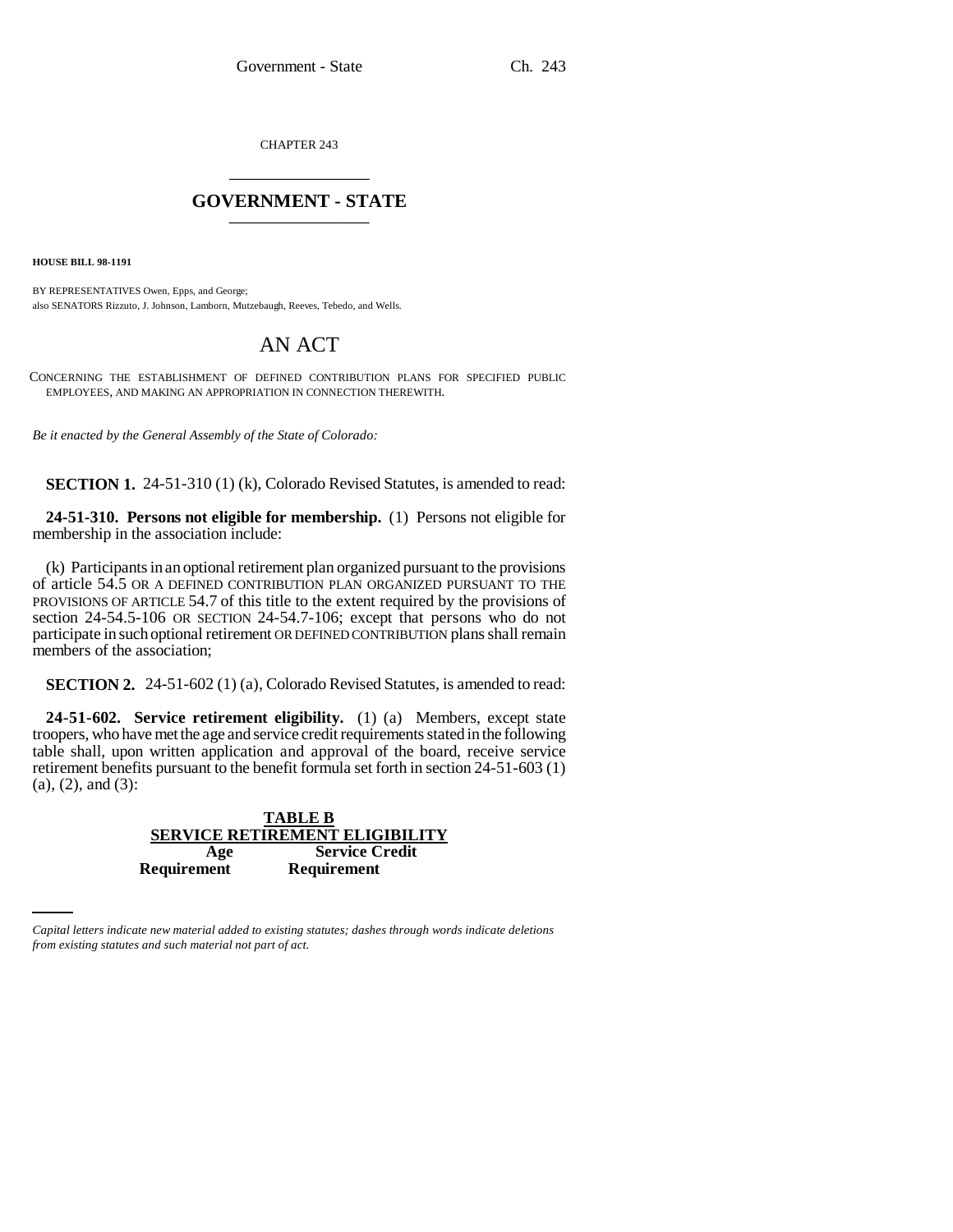| (years)<br>Any Age | (years) $\frac{35}{5}$ |
|--------------------|------------------------|
| $55 \t 50$         | 30                     |
| 60                 | 20                     |
| 65                 | 5                      |

**SECTION 3.** 24-51-605 (1) and (3) (b), Colorado Revised Statutes, are amended to read:

**24-51-605. Benefit formula for reduced service retirement.** (1) (a) On and after July 1, 1987 1998, FOR A MEMBER WHO IS A STATE TROOPER AND WHO RETIRES UPON REACHING FIFTY YEARS OF AGE OR OLDER BUT BEFORE REACHING SIXTY YEARS OF AGE, a reduced service retirement benefit shall be the option 1 benefit for service retirement, as calculated according to the formula set forth in section 24-51-603, reduced by four THREE percent for each year and a proportional percentage for each fraction of a year from the effective date of reduced service retirement to the date he THE MEMBER would have become eligible for a service retirement pursuant to the provisions of section 24-51-602 (1).

(b) ON AND AFTER JULY 1, 1998, FOR A MEMBER WHO IS NOT A STATE TROOPER AND WHO RETIRES UPON REACHING FIFTY-FIVE YEARS OF AGE OR OLDER BUT BEFORE REACHING SIXTY YEARS OF AGE, A REDUCED SERVICE RETIREMENT BENEFIT SHALL BE THE OPTION 1 BENEFIT FOR SERVICE RETIREMENT, AS CALCULATED ACCORDING TO THE FORMULA SET FORTH IN SECTION 24-51-603, REDUCED BY THREE PERCENT FOR EACH YEAR AND A PROPORTIONAL PERCENTAGE FOR EACH FRACTION OF A YEAR FROM THE EFFECTIVE DATE OF REDUCED SERVICE RETIREMENT TO THE DATE THE MEMBER WOULD HAVE BECOME ELIGIBLE FOR A SERVICE RETIREMENT PURSUANT TO THE PROVISIONS OF SECTION 24-51-602 (1).

(c) ON AND AFTER JULY 1, 1998, FOR A MEMBER WHO IS NOT A STATE TROOPER AND WHO RETIRES UPON REACHING SIXTY YEARS OF AGE OR OLDER BUT BEFORE REACHING SIXTY-FIVE YEARS OF AGE, A REDUCED SERVICE RETIREMENT BENEFIT SHALL BE THE OPTION 1 BENEFIT FOR SERVICE RETIREMENT, AS CALCULATED ACCORDING TO THE FORMULA SET FORTH IN SECTION 24-51-603, REDUCED BY FOUR PERCENT FOR EACH YEAR AND A PROPORTIONAL PERCENTAGE FOR EACH FRACTION OF A YEAR FROM THE EFFECTIVE DATE OF REDUCED SERVICE RETIREMENT TO THE DATE THE MEMBER WOULD HAVE BECOME ELIGIBLE FOR A SERVICE RETIREMENT PURSUANT TO THE PROVISIONS OF SECTION 24-51-602 (1).

(3) Notwithstanding the provisions of subsection (1) of this section, on and after July 1, 1993, for a member who is not a state trooper and who retires upon reaching fifty years of age or older but before reaching fifty-five years of age, a reduced service retirement benefit shall be the option 1 benefit for service retirement, as calculated according to the formula set forth in section 24-51-603, reduced by:

(b) Four THREE percent for each year and a proportional percentage for each fraction of a year from the date the member reaches fifty-five years of age to the date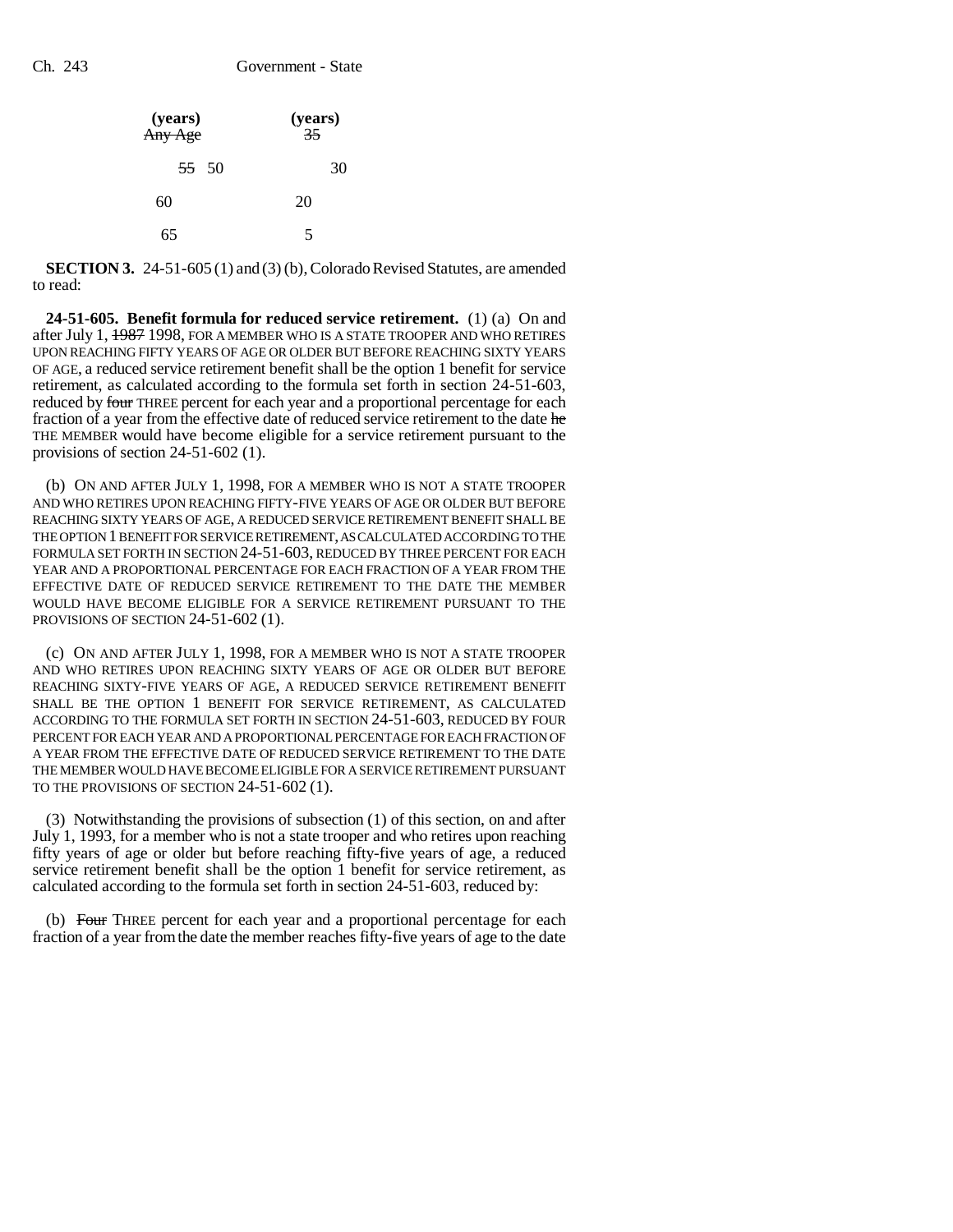the member would have become eligible for a service retirement pursuant to the provisions of section 24-51-602 (1), if on such date the member would have been older than fifty-five years of age.

**SECTION 4.** Title 24, Colorado Revised Statutes, is amended BY THE ADDITION OF A NEW ARTICLE to read:

## **ARTICLE 54.7 Public Officials and Employees Defined Contribution Plans**

**24-54.7-101. Legislative declaration.** THE GENERAL ASSEMBLY HEREBY FINDS AND DECLARES THAT IT IS ESSENTIAL FOR THE STATE GOVERNMENT TO BE ABLE TO ATTRACT AND RETAIN THE MOST QUALIFIED ELECTED OFFICIALS AND EMPLOYEES IN ORDER TO PRESERVE AND ENHANCE THE ABILITY OF THE STATE TO PROVIDE THE HIGHEST QUALITY SERVICE TO THE PEOPLE OF COLORADO. ACCORDINGLY, IN ORDER TO ATTRACT AND RETAIN SUCH OFFICIALS AND EMPLOYEES, THE GENERAL ASSEMBLY HEREBY FINDS AND DECLARES THAT IT IS IMPERATIVE THAT THE STATE GOVERNMENT SHOULD HAVE THE MAXIMUM FLEXIBILITY TO PROVIDE ALTERNATIVE DEFINED CONTRIBUTION PLANS.

**24-54.7-102. Definitions.** AS USED IN THIS ARTICLE, UNLESS THE CONTEXT OTHERWISE REQUIRES:

(1) "ASSOCIATION" MEANS THE PUBLIC EMPLOYEES' RETIREMENT ASSOCIATION ESTABLISHED PURSUANT TO SECTION 24-51-201.

(2) "COMMITTEE" MEANS THE STATE DEFINED CONTRIBUTION RETIREMENT COMMITTEE CREATED IN SECTION 24-54.7-103.

(3) "DEFINED CONTRIBUTION PLAN" MEANS A PLAN OR PLANS ESTABLISHED PURSUANT TO THE PROVISIONS OF THIS ARTICLE FOR THE BENEFIT OF ELIGIBLE EMPLOYEES.

(4) "ELIGIBLE EMPLOYEE" MEANS A MEMBER OF THE GENERAL ASSEMBLY, THE GOVERNOR, THE LIEUTENANT GOVERNOR, THE ATTORNEY GENERAL, THE CHIEF DEPUTY ATTORNEY GENERAL, THE SOLICITOR GENERAL, THE SECRETARY OF STATE, THE DEPUTY SECRETARY OF STATE, THE STATE TREASURER, THE DEPUTY STATE TREASURER, A MEMBER OF THE PUBLIC UTILITIES COMMISSION, AN EXECUTIVE DIRECTOR OF A DEPARTMENT OF STATE APPOINTED BY THE GOVERNOR, AN EMPLOYEE OF THE SENATE OR THE HOUSE OF REPRESENTATIVES, AND A NONCLASSIFIED EMPLOYEE OF THE OFFICE OF THE GOVERNOR FOR WHOM A DEFINED CONTRIBUTION PLAN HAS BEEN ESTABLISHED PURSUANT TO THE PROVISIONS OF THIS ARTICLE.

(5) "ELIGIBLE POSITION" MEANS A POSITION WITH AN EMPLOYER FOR WHICH A DEFINED CONTRIBUTION PLAN IS AVAILABLE PURSUANT TO THE PROVISIONS OF THIS ARTICLE.

(6) "EMPLOYER" MEANS THE STATE, THE GENERAL ASSEMBLY, AND ANY STATE DEPARTMENT THAT EMPLOYS AN ELIGIBLE EMPLOYEE.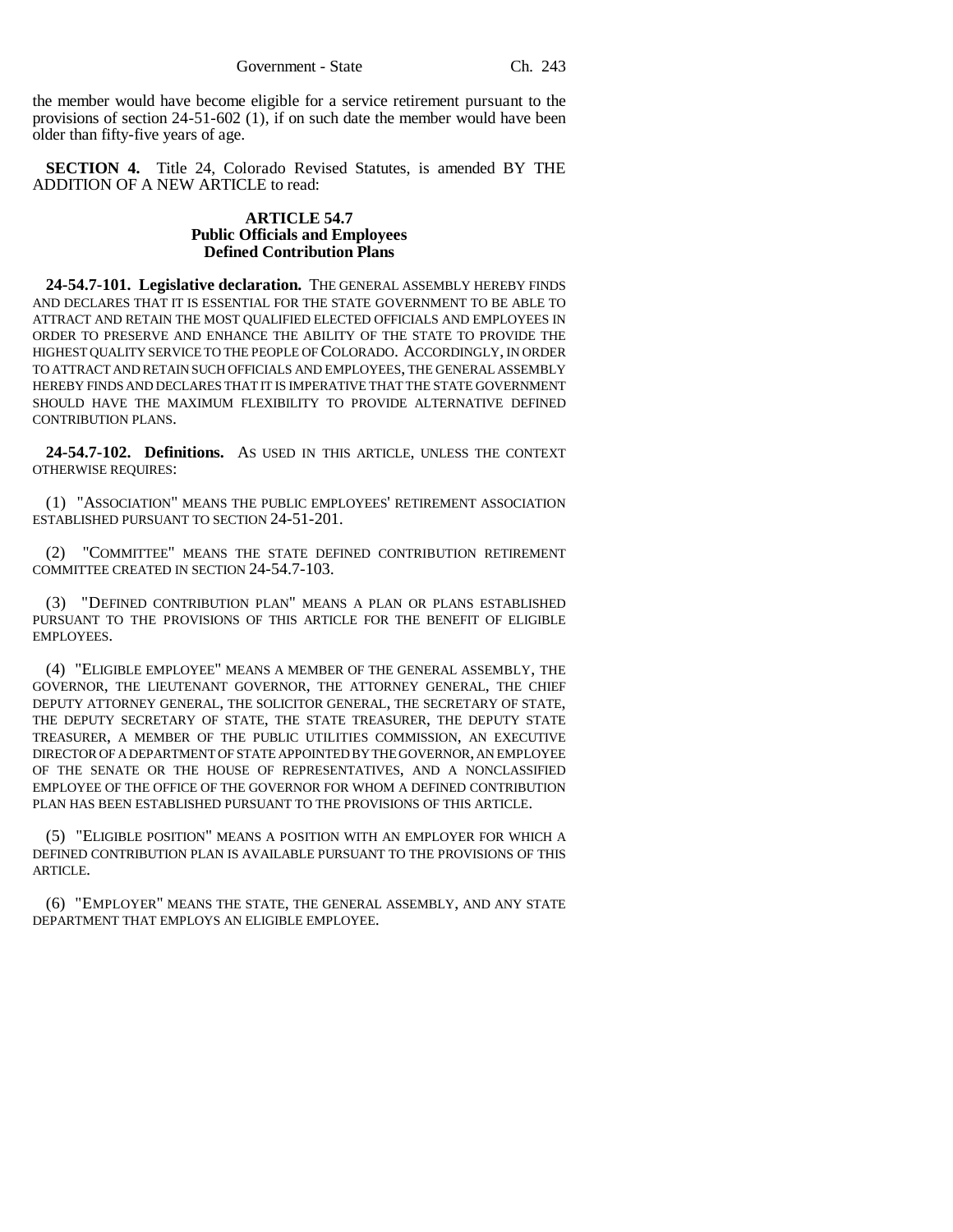**24-54.7-103. Defined contribution retirement committee - creation establishment of defined contribution plans.** (1) (a) THERE IS HEREBY CREATED THE STATE DEFINED CONTRIBUTION RETIREMENT COMMITTEE CONSISTING OF THE FOLLOWING FIVE MEMBERS: THE DIRECTOR OF THE OFFICE OF PLANNING AND BUDGETING; THE DIRECTOR OF THE LEGISLATIVE COUNCIL; THE LIEUTENANT GOVERNOR; ONE MEMBER OF THE HOUSE OF REPRESENTATIVES APPOINTED BY THE SPEAKER OF THE HOUSE OF REPRESENTATIVES; AND ONE MEMBER OF THE SENATE APPOINTED BY THE PRESIDENT OF THE SENATE. EACH MEMBER SHALL SERVE ON THE COMMITTEE FOR THE DURATION OF THE MEMBER'S ELECTED OR APPOINTED TERM OF OFFICE.

(b) THE COMMITTEE SHALL EXERCISE ITS POWERS AND PERFORM ITS DUTIES AND FUNCTIONS AS IF IT WERE TRANSFERRED TO THE DEPARTMENT OF PERSONNEL BY A **TYPE 1** TRANSFER, AS SUCH TRANSFER IS DEFINED BY THE "ADMINISTRATIVE ORGANIZATION ACT OF 1968", ARTICLE 1 OF THIS TITLE.

(c) THE COMMITTEE SHALL BE CONSIDERED A PUBLIC ENTITY FOR PURPOSES OF THE "COLORADO GOVERNMENTAL IMMUNITY ACT", ARTICLE 10 OF THIS TITLE, AND SHALL BE INCLUDED IN THE COVERAGE PROVIDED BY THE RISK MANAGEMENT FUND PURSUANT TO THE PROVISIONS OF SECTION 24-30-1510.

(d) THE COMMITTEE MAY OBTAIN INSURANCE OR SHALL SELF-INSURE AGAINST LIABILITY WHICH MAY ARISE OUT OF, OR IS IN CONNECTION WITH, THE PERFORMANCE OF DUTIES BY ANY MEMBER OF THE COMMITTEE.

(2) THE COMMITTEE SHALL HAVE THE AUTHORITY TO ESTABLISH AND ADMINISTER ONE OR MORE DEFINED CONTRIBUTION PLANS PURSUANT TO THE PROVISIONS OF THIS ARTICLE. THE COMMITTEE SHALL ESTABLISH AT LEAST ONE SUCH PLAN ON OR BEFORE JANUARY 1, 1999. THE DEPARTMENT OF PERSONNEL SHALL PROVIDE NECESSARY ADMINISTRATIVE SUPPORT TO THE COMMITTEE IN CONNECTION WITH THE ESTABLISHMENT AND OPERATION OF ANY DEFINED CONTRIBUTION PLAN ESTABLISHED BY THE COMMITTEE.

**24-54.7-104. Requirements for defined contribution plans - contributions and purchases of contracts.** (1) THE COMMITTEE SHALL ESTABLISH THE TERMS AND CONDITIONS OF ANY DEFINED CONTRIBUTION PLAN ESTABLISHED BY THE COMMITTEE PURSUANT TO SECTION 24-54.7-103. BENEFITS UNDER ANY DEFINED CONTRIBUTION PLAN ESTABLISHED PURSUANT TO THIS ARTICLE MAY BE PROVIDED THROUGH ANNUITY CONTRACTS, CERTIFICATES, OR A COMBINATION OF ANNUITY CONTRACTS AND CERTIFICATES OR SIMILAR INSTRUMENTS AND CONTRACTS AND MAY BE FIXED OR VARIABLE IN NATURE. ANY SUCH DEFINED CONTRIBUTION PLAN MAY PROVIDE RETIREMENT AND DEATH BENEFITS.

(2) THE COMMITTEE SHALL, FOR EACH DEFINED CONTRIBUTION PLAN ESTABLISHED BY THE COMMITTEE:

(a) PROVIDE FOR THE ADMINISTRATION OF SUCH DEFINED CONTRIBUTION PLAN; AND

(b) DESIGNATE FROM TIME TO TIME THE COMPANIES FROM WHICH CONTRACTS FOR SUCH DEFINED CONTRIBUTION PLANS SHALL BE PURCHASED. IN DESIGNATING SUCH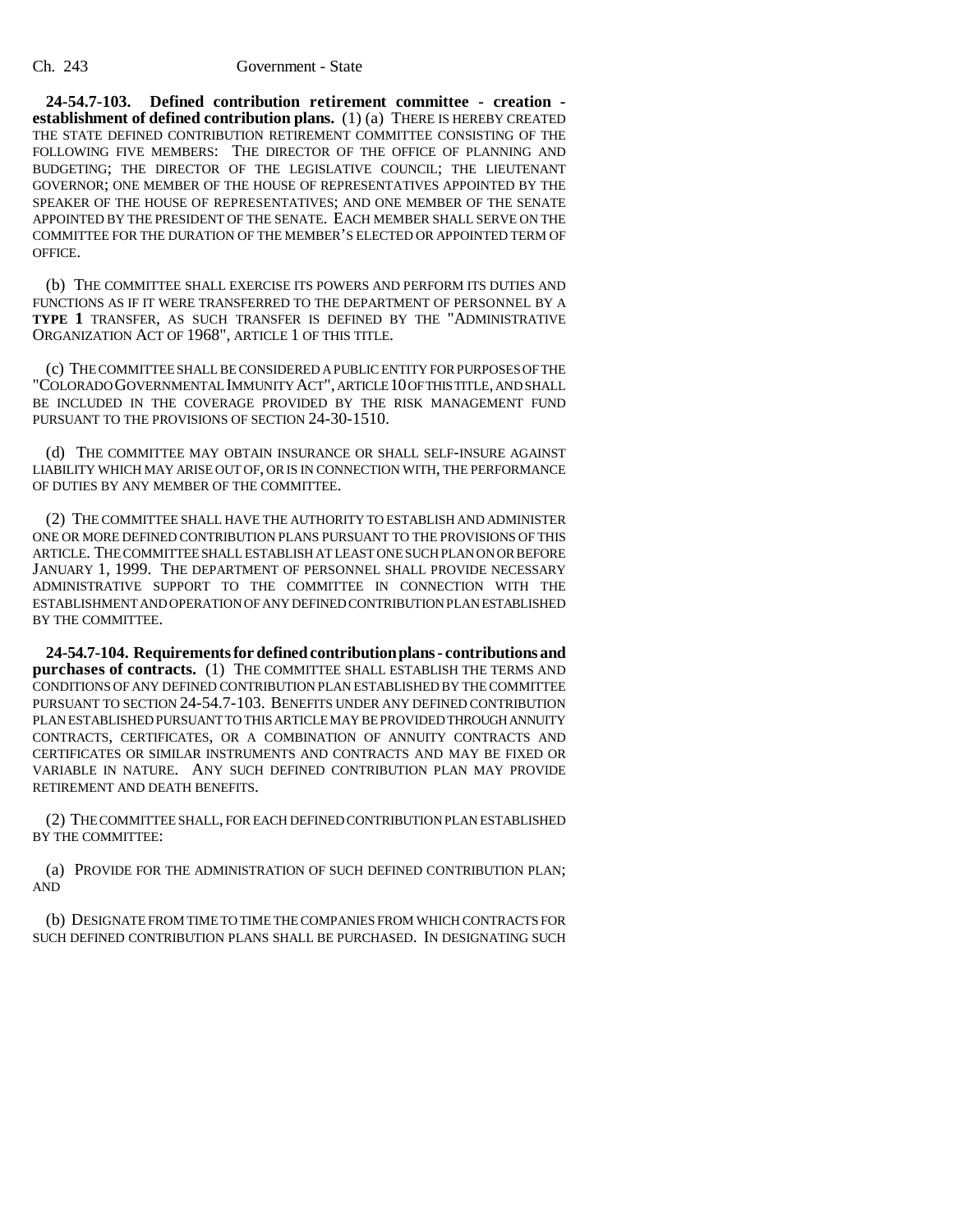COMPANIES, THE COMMITTEE SHALL TAKE INTO CONSIDERATION:

(I) THE NATURE AND EXTENT OF THE RIGHTS AND BENEFITS SUCH CONTRACTS WILL PROVIDE TO THE ELIGIBLE EMPLOYEES ELECTING TO PARTICIPATE IN SUCH DEFINED CONTRIBUTION PLANS AND FOR THE BENEFICIARIES OF SUCH ELIGIBLE EMPLOYEES;

(II) THE RELATION OF SUCH RIGHTS AND BENEFITS TO THE AMOUNT OF CONTRIBUTIONS TO BE MADE;

(III) THE SUITABILITY OF SUCH RIGHTS AND BENEFITS TO THE NEEDS AND INTERESTS OF ELIGIBLE EMPLOYEES ELECTING TO PARTICIPATE IN SUCH DEFINED CONTRIBUTION PLANS AND TO THE INTERESTS OF THE STATE GOVERNMENT IN THE EMPLOYMENT AND RETENTION OF ELIGIBLE EMPLOYEES;

(IV) THE ABILITY OF THE DESIGNATED COMPANIES TO PROVIDE THE REQUIRED RIGHTS AND BENEFITS UNDER THE CONTRACT OR CONTRACTS FOR SUCH DEFINED CONTRIBUTION PLANS; AND

(V) THE EFFICACY OF SUCH CONTRACTS IN THE RECRUITMENT AND RETENTION OF QUALIFIED PUBLIC OFFICIALS AND EMPLOYEES.

(c) NO FEWER THAN THREE SEPARATE AND DISTINCT PROVIDERS OF INVESTMENT PRODUCTS SHALL BE SELECTED FOR EACH DEFINED CONTRIBUTION PLAN ESTABLISHED PURSUANT TO THIS ARTICLE. PROVIDERS SHALL SERVICE THEIR ACCOUNTS OR PAY A FEE TO THE COMMITTEE FOR PLANS ESTABLISHED PURSUANT TO THIS ARTICLE SO THAT THE COMMITTEE MAY SERVICE THE ACCOUNTS. IN ADDITION, PROVIDERS SHALL PAY FEES TO PROVIDE FOR THE ACTUAL COSTS OF ADMINISTRATION OF THE DEFINED CONTRIBUTION PLAN. ALL FEES COLLECTED PURSUANT TO THIS PARAGRAPH (c) SHALL BE TRANSMITTED TO THE STATE TREASURER, WHO SHALL CREDIT THE SAME TO THE DEFINED CONTRIBUTION PLAN ADMINISTRATION FUND, WHICH FUND IS HEREBY CREATED. THE GENERAL ASSEMBLY SHALL MAKE ANNUAL APPROPRIATIONS FROM SUCH FUND FOR THE DIRECT AND INDIRECT COSTS OF ADMINISTRATION OF ANY PLAN ESTABLISHED UNDER THIS ARTICLE. ALL INVESTMENT PRODUCTS PROVIDED BY A DEFINED CONTRIBUTION PLAN MUST BE PORTABLE.

**24-54.7-105. Employer and employee contributions.** RATES FOR EMPLOYER AND EMPLOYEE CONTRIBUTIONS TO A DEFINED CONTRIBUTION PLAN ESTABLISHED PURSUANT TO THIS ARTICLE SHALL BE THE SAME AS THE RATES THAT WOULD BE PAYABLE BY SUCH EMPLOYER AND EMPLOYEE TO THE ASSOCIATION FOR THE STATE DIVISION PURSUANT TO SECTION 24-51-401.

**24-54.7-106. Participation.** (1) ONLY ELIGIBLE EMPLOYEES OF AN EMPLOYER FOR WHICH A DEFINED CONTRIBUTION PLAN IS OFFERED MAY ELECT TO PARTICIPATE IN A DEFINED CONTRIBUTION PLAN.

(2) (a) ANY ELIGIBLE EMPLOYEE WHO IS NEITHER A MEMBER NOR AN INACTIVE MEMBER OF THE ASSOCIATION AND WHO IS INITIALLY APPOINTED TO AN ELIGIBLE POSITION ON OR AFTER THE EFFECTIVE DATE OF THE ESTABLISHMENT OF A DEFINED CONTRIBUTION PLAN AT SUCH ELIGIBLE EMPLOYEE'S EMPLOYING ENTITY SHALL MAKE A ONE-TIME IRREVOCABLE WRITTEN ELECTION WITHIN SIXTY DAYS OF COMMENCING EMPLOYMENT IN SUCH POSITION TO PARTICIPATE IN THE ASSOCIATION OR IN A DEFINED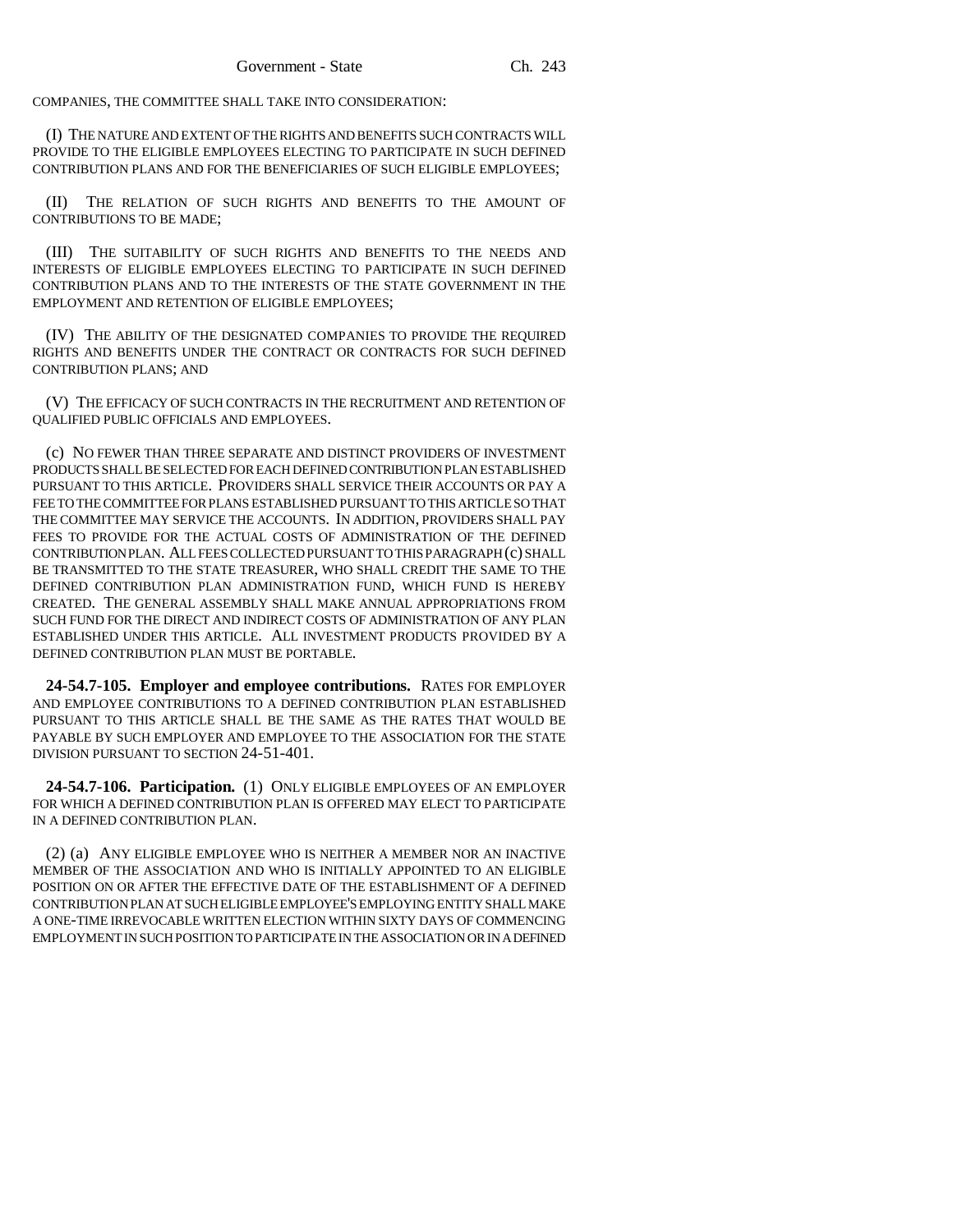CONTRIBUTION PLAN IN WHICH THE EMPLOYEE IS ELIGIBLE TO PARTICIPATE PURSUANT TO THE PROVISIONS OF THIS ARTICLE. IN THE ABSENCE OF SUCH WRITTEN ELECTION, SUCH PERSON SHALL BE A MEMBER OF THE ASSOCIATION.

(b) ANY ELIGIBLE EMPLOYEE WHO IS A MEMBER OR INACTIVE MEMBER OF THE ASSOCIATION AT THE TIME SUCH EMPLOYEE IS INITIALLY APPOINTED TO OR INITIALLY HOLDS AN ELIGIBLE POSITION MAY, AS LONG AS SUCH EMPLOYEE REMAINS EMPLOYED IN SUCH POSITION, MAKE A ONE-TIME IRREVOCABLE WRITTEN ELECTION DURING THE MONTHS OF JANUARY AND FEBRUARY OF EACH YEAR TO PARTICIPATE IN A DEFINED CONTRIBUTION PLAN IN WHICH THE EMPLOYEE IS ELIGIBLE TO PARTICIPATE PURSUANT TO THE PROVISIONS OF THIS ARTICLE. IN THE ABSENCE OF SUCH WRITTEN ELECTION, SUCH PERSON SHALL BE A MEMBER OF THE ASSOCIATION.

(c) ANY ELIGIBLE EMPLOYEE WHO ELECTS TO PARTICIPATE IN A DEFINED CONTRIBUTION PLAN PURSUANT TO THE PROVISIONS OF PARAGRAPH (b) OF THIS SUBSECTION (2) SHALL SPECIFY ONE OF THE FOLLOWING OPTIONS:

(I) TO TERMINATE FUTURE ASSOCIATION CONTRIBUTIONS BEGINNING ON THE DATE OF ELECTION WHILE MAINTAINING RIGHTS AS PROVIDED BY THE LAWS APPLICABLE TO THE ASSOCIATION RELATIVE TO ANY CONTRIBUTIONS OR BENEFITS ACCRUED PRIOR TO SUCH ELECTION; OR

(II) TO TERMINATE MEMBERSHIP IN THE ASSOCIATION AND TO REQUIRE PAYMENT BY THE ASSOCIATION OF ALL MEMBER CONTRIBUTIONS, ACCRUED INTEREST ON SUCH CONTRIBUTIONS, AND MATCHING EMPLOYER CONTRIBUTIONS AS PROVIDED BY THE LAWS APPLICABLE TO THE ASSOCIATION TO THE DEFINED CONTRIBUTION PLAN IN WHICH THE EMPLOYEE HAS ELECTED TO PARTICIPATE. SUCH ELECTION SHALL CONSTITUTE A WAIVER OF ALL RIGHTS AND BENEFITS PROVIDED BY THE ASSOCIATION EXCEPT AS OTHERWISE PROVIDED BY THE PROVISIONS OF THIS ARTICLE. WITHIN NINETY DAYS AFTER RECEIPT OF NOTICE OF AN ELECTION TO TERMINATE MEMBERSHIP PURSUANT TO THE PROVISIONS OF THIS SUBPARAGRAPH (II), THE ASSOCIATION SHALL PAY TO THE DEFINED CONTRIBUTION PLAN IN WHICH THE EMPLOYEE HAS ELECTED TO PARTICIPATE, ON BEHALF OF THE ELIGIBLE EMPLOYEE, AN AMOUNT EQUAL TO THE EMPLOYEE'S MEMBER CONTRIBUTIONS PLUS ACCRUED INTEREST CALCULATED PURSUANT TO SECTION 24-51-407 AND MATCHING EMPLOYER CONTRIBUTIONS PAID PURSUANT TO SECTION 24-51-408.

(3) ANY ELECTION TO PARTICIPATE IN A DEFINED CONTRIBUTION PLAN PURSUANT TO THE PROVISIONS OF THIS SECTION SHALL BE IN WRITING AND SHALL BE FILED WITH THE ASSOCIATION AND WITH SUCH ELIGIBLE EMPLOYEE'S EMPLOYER IN THE MANNER IN WHICH SUCH EMPLOYER PRESCRIBES.

(4) ANY ELECTION BY AN ELIGIBLE EMPLOYEE TO PARTICIPATE IN A DEFINED CONTRIBUTION PLAN OF AN EMPLOYING ENTITY SHALL BE IRREVOCABLE AND SHALL BE ACCOMPANIED BY AN APPROPRIATE APPLICATION, WHERE REQUIRED, FOR THE ISSUANCE OF A CONTRACT OR CONTRACTS UNDER SUCH DEFINED CONTRIBUTION PLAN.

**24-54.7-107. Public employees' retirement association - ineligibility.** (1) ELIGIBLE EMPLOYEES OF EMPLOYERS WHO DO NOT ELECT TO PARTICIPATE IN A DEFINED CONTRIBUTION PLAN IN WHICH THE EMPLOYEES ARE ELIGIBLE TO PARTICIPATE SHALL PARTICIPATE IN THE ASSOCIATION.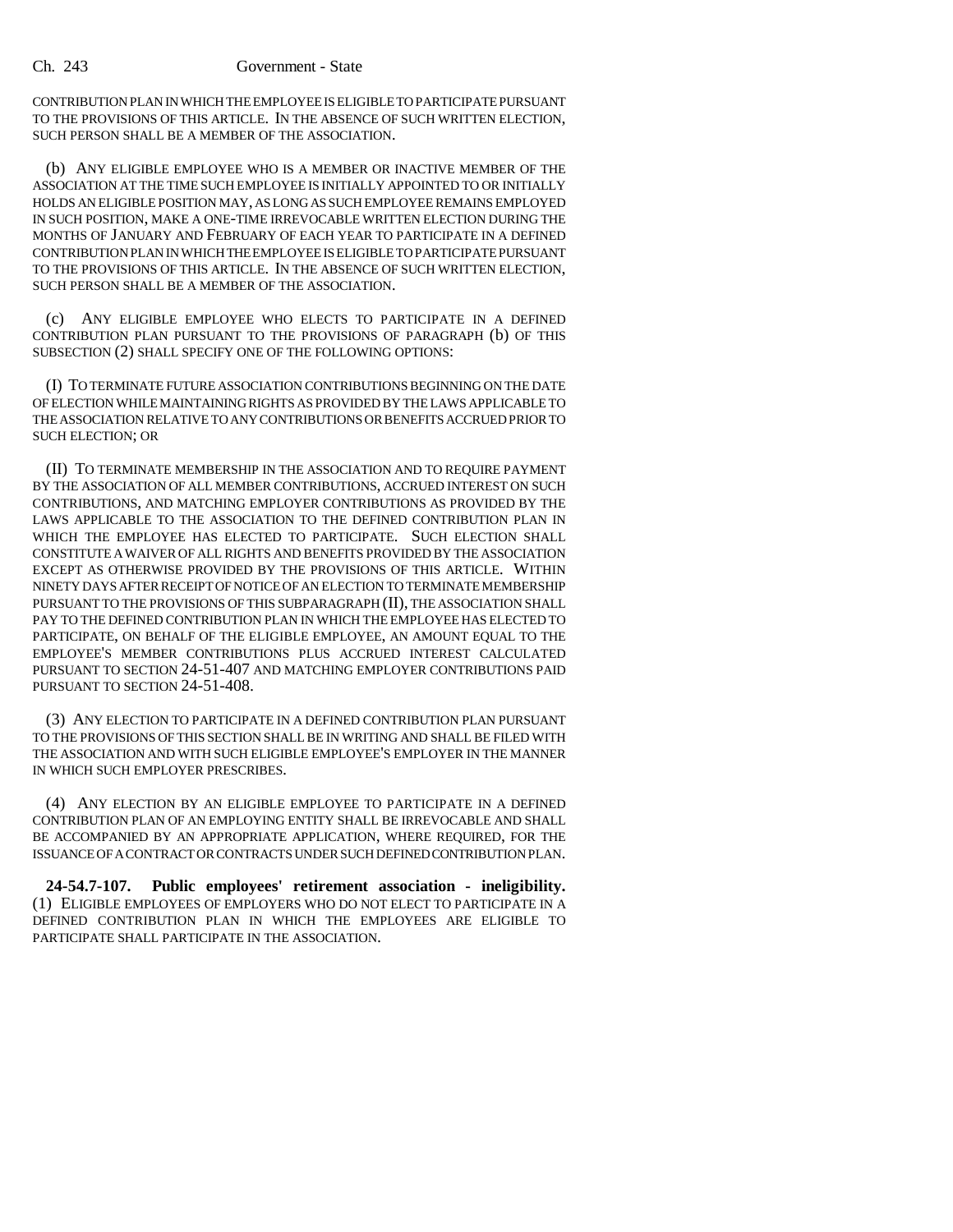(2) ANY ELIGIBLE EMPLOYEE WHO PARTICIPATES IN A DEFINED CONTRIBUTION PLAN ESTABLISHED PURSUANT TO THIS ARTICLE SHALL BE INELIGIBLE FOR MEMBERSHIP IN THE ASSOCIATION SO LONG AS SUCH ELIGIBLE EMPLOYEE IS EMPLOYED IN ANY ELIGIBLE POSITION.

**24-54.7-108. Moneys not subject to legal process.** EXCEPT FOR ASSIGNMENTS FOR CHILD SUPPORT PURPOSES AS PROVIDED FOR IN SECTIONS 14-10-118 (1) AND 14-14-107, C.R.S., AS THEY EXISTED PRIOR TO JULY 1, 1996, FOR INCOME ASSIGNMENTS FOR CHILD SUPPORT PURPOSES PURSUANT TO SECTION 14-14-111.5, C.R.S., FOR WRITS OF GARNISHMENT THAT ARE THE RESULT OF A JUDGMENT TAKEN FOR ARREARAGES FOR CHILD SUPPORT OR FOR CHILD SUPPORT DEBT, AND FOR PAYMENTS MADE IN COMPLIANCE WITH A PROPERLY EXECUTED COURT ORDER APPROVING A WRITTEN AGREEMENT ENTERED INTO PURSUANT TO SECTION 14-10-113 (6), C.R.S., NO ANNUITY CONTRACT OR CERTIFICATE PURCHASED UNDER A DEFINED CONTRIBUTION PLAN ESTABLISHED PURSUANT TO THE PROVISIONS OF THIS ARTICLE SHALL BE ASSIGNABLE EITHER IN LAW OR IN EQUITY OR BE SUBJECT TO EXECUTION, LEVY, ATTACHMENT, GARNISHMENT, OR ANY OTHER LEGAL PROCESS.

**SECTION 5.** 13-54-104 (1) (b) (II) (B), Colorado Revised Statutes, is amended to read:

**13-54-104. Restrictions on garnishment and levy under execution or attachment.** (1) As used in this section, unless the context otherwise requires:

(b) (II) For the purposes of writs of garnishment that are the result of a judgment taken for arrearages for child support or for child support debt, "earnings" also means:

(B) Any pension or retirement benefits or payments, including but not limited to those paid pursuant to article 64 of title 22, C.R.S., articles 51,  $\overline{5}4$ , 54.5, and 54.6, AND 54.7 of title 24, C.R.S., and article 30 of title 31, C.R.S., and section 35-65-402 (2), C.R.S.;

**SECTION 6.** 13-54.5-101 (2) (b) (II), Colorado Revised Statutes, is amended to read:

**13-54.5-101. Definitions.** As used in this article, unless the context otherwise requires:

(2) (b) For the purposes of writs of garnishment that are the result of a judgment taken for arrearages for child support or for child support debt, "earnings" also means:

(II) Any pension or retirement benefits or payments, including but not limited to those paid pursuant to article 64 of title 22, C.R.S., articles 51, 54, 54.5, and 54.6, AND 54.7 of title 24, C.R.S., and article 30 of title 31, C.R.S., and section 35-65-402 (2), C.R.S.;

**SECTION 7.** 14-10-115 (7) (a) (I) (A), Colorado Revised Statutes, is amended to read: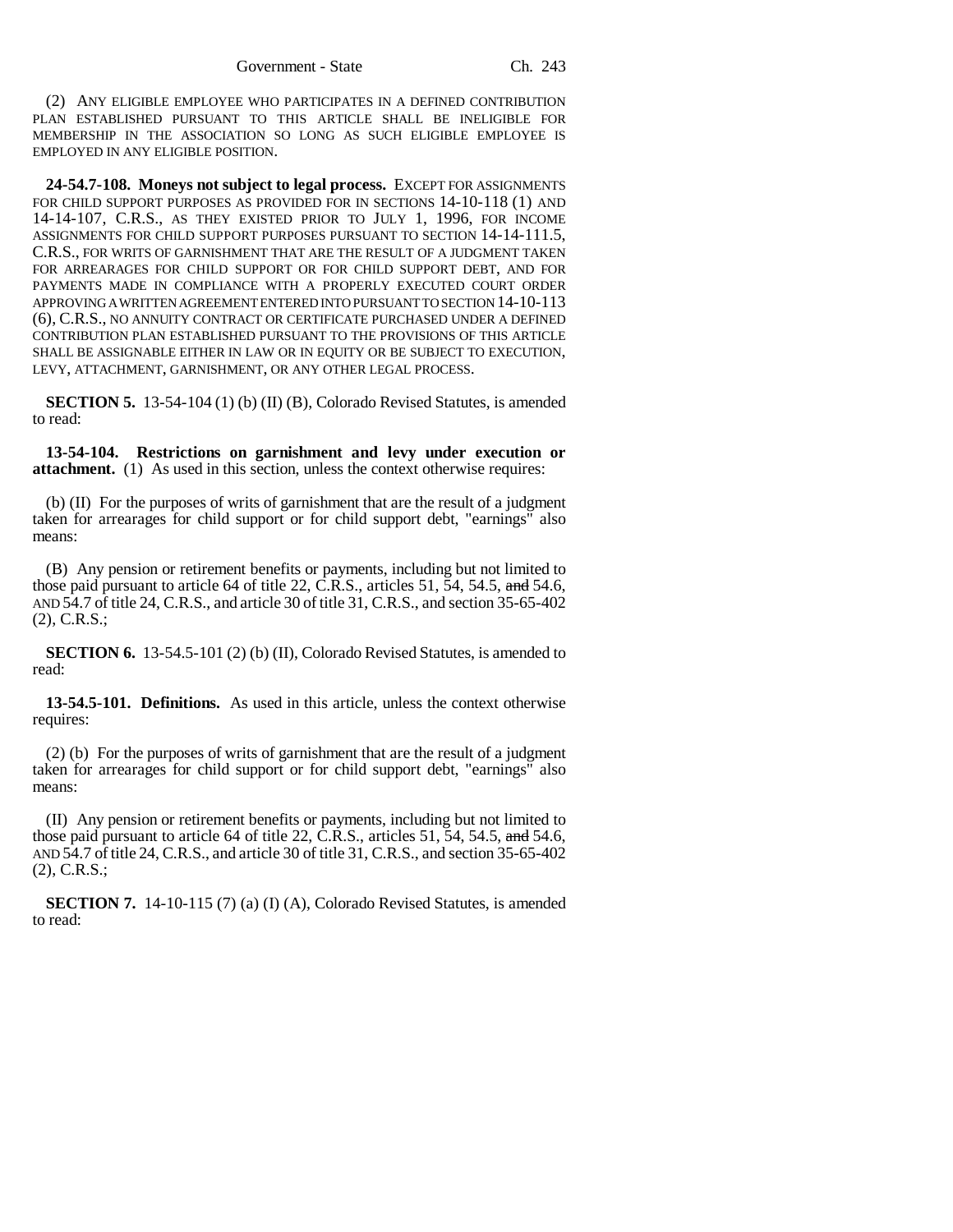**14-10-115. Child support - guidelines - schedule of basic child support obligations.** (7) **Determination of income.** (a) For the purposes of the guideline specified in subsections (3) to (14) of this section, "income" means actual gross income of a parent, if employed to full capacity, or potential income, if unemployed or underemployed. Gross income of each parent shall be determined according to the following guidelines:

(I) (A) "Gross income" includes income from any source and includes, but is not limited to, income from salaries; wages, including tips declared by the individual for purposes of reporting to the federal internal revenue service or tips imputed to bring the employee's gross earnings to the minimum wage for the number of hours worked, whichever is greater; commissions; payments received as an independent contractor for labor or services; bonuses; dividends; severance pay; pensions and retirement benefits, including but not limited to those paid pursuant to article 64 of title 22, C.R.S., articles 51, 54, 54.5, and 54.6, AND  $\overline{54}$ .7 of title 24, C.R.S., article 30 of title 31, C.R.S., and section 35-65-402 (2), C.R.S.; royalties; rents; interest; trust income; annuities; capital gains; any moneys drawn by a self-employed individual for personal use; social security benefits, including social security benefits actually received by a parent as a result of the disability of that parent or as the result of the death of the minor child's stepparent, but not including social security benefits received by a minor child or on behalf of a minor child as a result of the death or disability of a stepparent of the child; workers' compensation benefits; unemployment insurance benefits; disability insurance benefits; funds held in or payable from any health, accident, disability, or casualty insurance to the extent that such insurance replaces wages or provides income in lieu of wages; monetary gifts; monetary prizes, excluding lottery winnings not required by the rules of the Colorado lottery commission to be paid only at the lottery office; taxable distributions from general partnerships, limited partnerships, closely held corporations, or limited liability companies; and alimony or maintenance received. "Gross income" does not include child support payments received.

**SECTION 8.** 14-14-102 (9), Colorado Revised Statutes, is amended to read:

**14-14-102. Definitions.** As used in this article, unless the context otherwise requires:

(9) "Wages" means income to an obligor in any form, including, but not limited to, actual gross income; compensation paid or payable for personal services, whether denominated as wages; earnings from an employer; salaries; payment to an independent contractor for labor or services; commissions; tips declared by the individual for purposes of reporting to the federal internal revenue service or tips imputed to bring the employee's gross earnings to the minimum wage for the number of hours worked, whichever is greater; rents; bonuses; severance pay; retirement benefits and pensions, including, but not limited to, those paid pursuant to article 64 of title 22, C.R.S., articles 51, 54, 54.5, and 54.6, AND 54.7 of title 24, C.R.S., article 30 of title 31, C.R.S., and section 35-65-402 (2), C.R.S.; workers' compensation benefits; social security benefits, including social security benefits actually received by a parent as a result of the disability of that parent or as the result of the death of the minor child's stepparent, but not including social security benefits received by a minor child or on behalf of a minor child as a result of the death or disability of a stepparent of the child; disability benefits; dividends; royalties; trust account